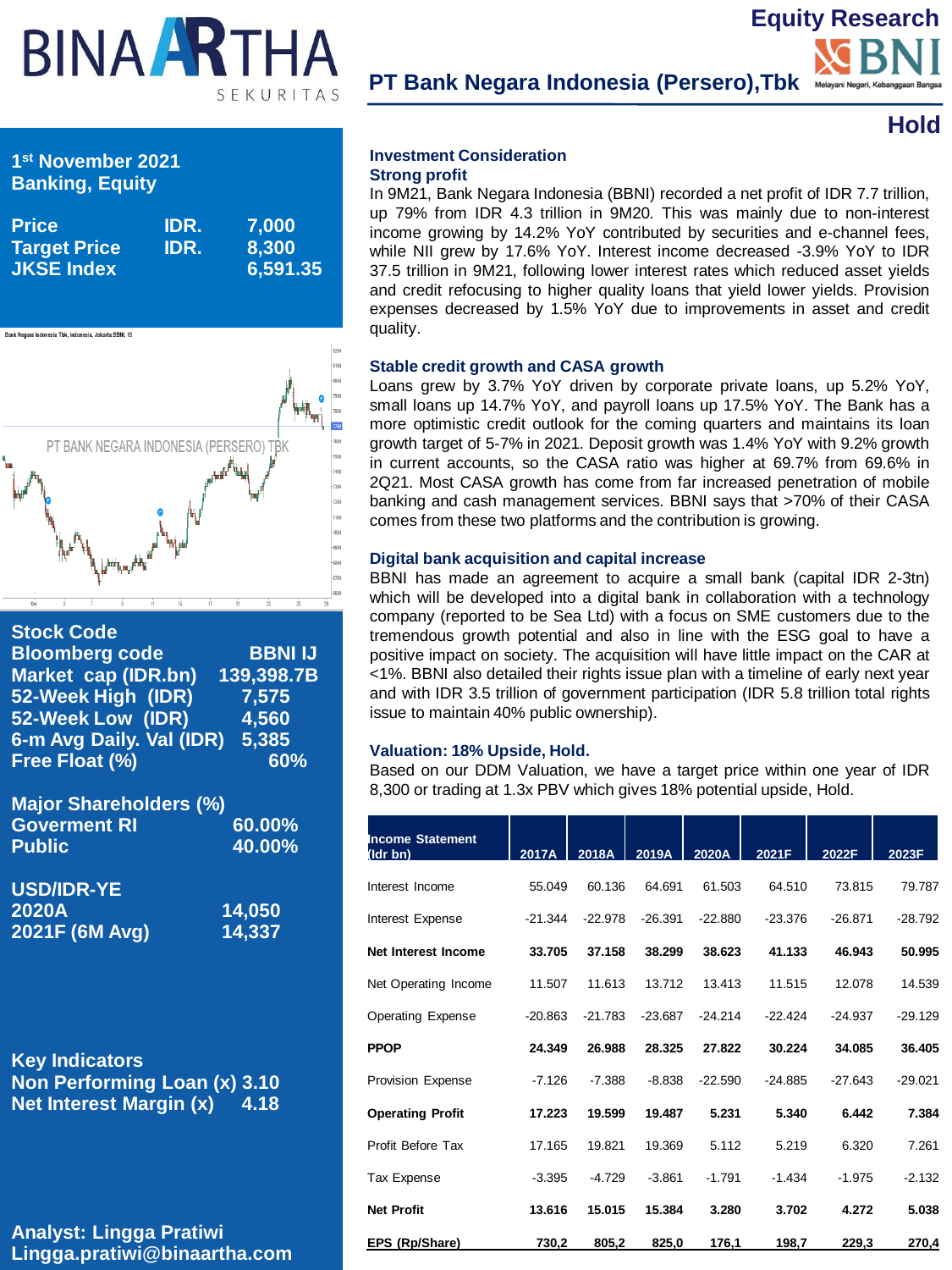#### **Company Profile**

PT Bank Negara Indonesia (Persero), Tbk (hereinafter referred to as "BNI" or "Bank") was originally established in Indonesia as a central bank under the name "Bank Negara Indonesia" based on Government Regulation instead of Law No. 2 of 1946 July 5, 1946. Later, based on Law No. 17 of 1968, BNI was designated "Bank Negara Indonesia 1946", and its status became a State-Owned Commercial Bank. BNI's role as a Bank, mandated to improve the people's economy and participate in national development was confirmed by Law No. 17 of 1968 concerning Bank Negara Indonesia 1946.BNI is the first state-owned bank to become a public company after listing its shares on the Jakarta Stock Exchange and the Surabaya Stock Exchange in 1996. To strengthen its financial structure and competitiveness in the national banking industry, BNI conducted some corporate actions, including a recapitalization by the government in 1999, and later a divestment of the Government shares in 2007, and a limited public offering in 2010.



#### **Company Structure**

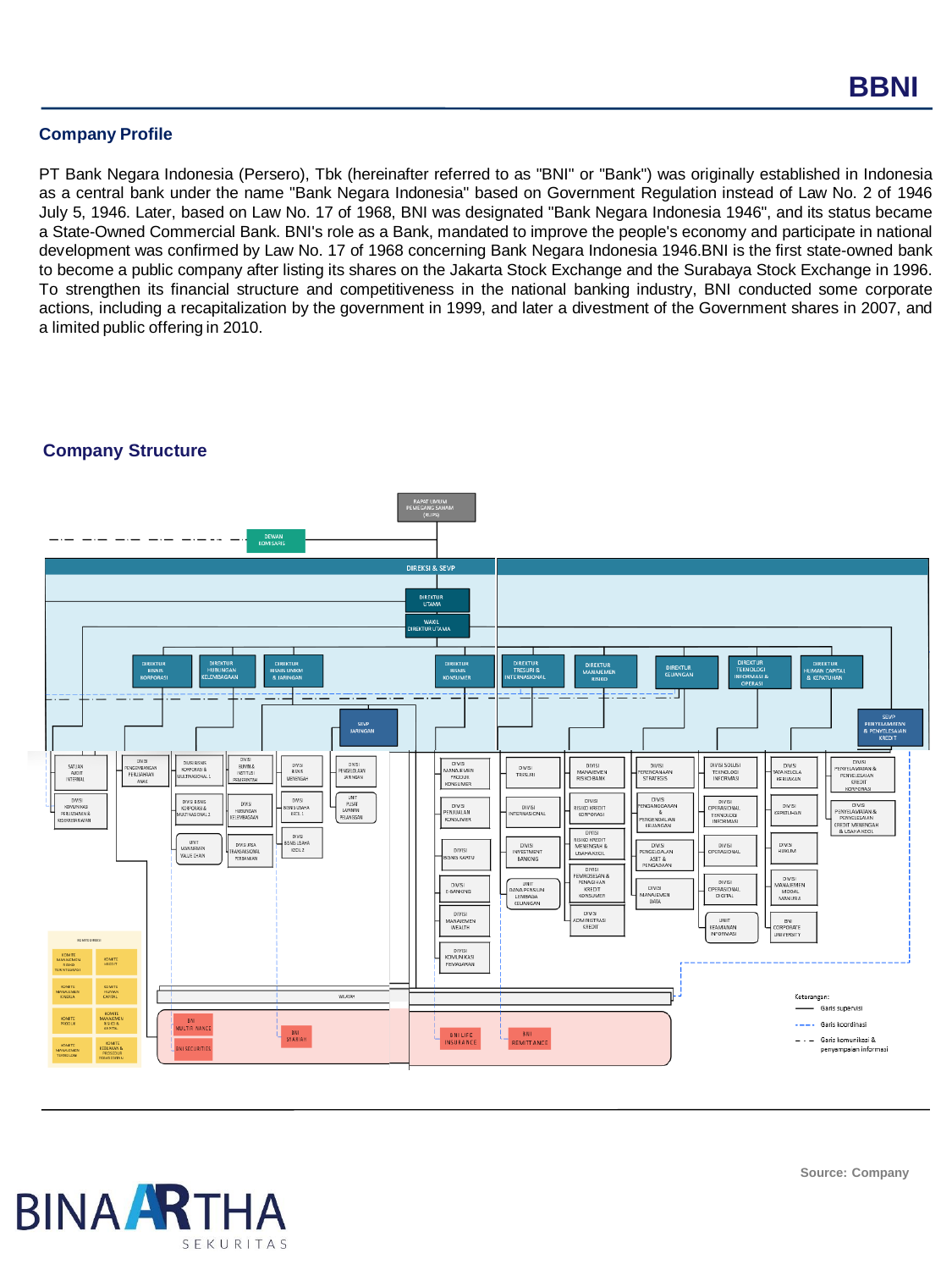## **BBNI**

#### **Chart: Gross Loan (x) YoY Chart: Customer Deposit (x) YoY**





#### **Chart: Profitability (x) YoY**







SEKURITAS

**BINA** 

#### **Chart: Net Interest Margin (x) YoY Chart: Loan to Deposit Ratio (x) YoY**

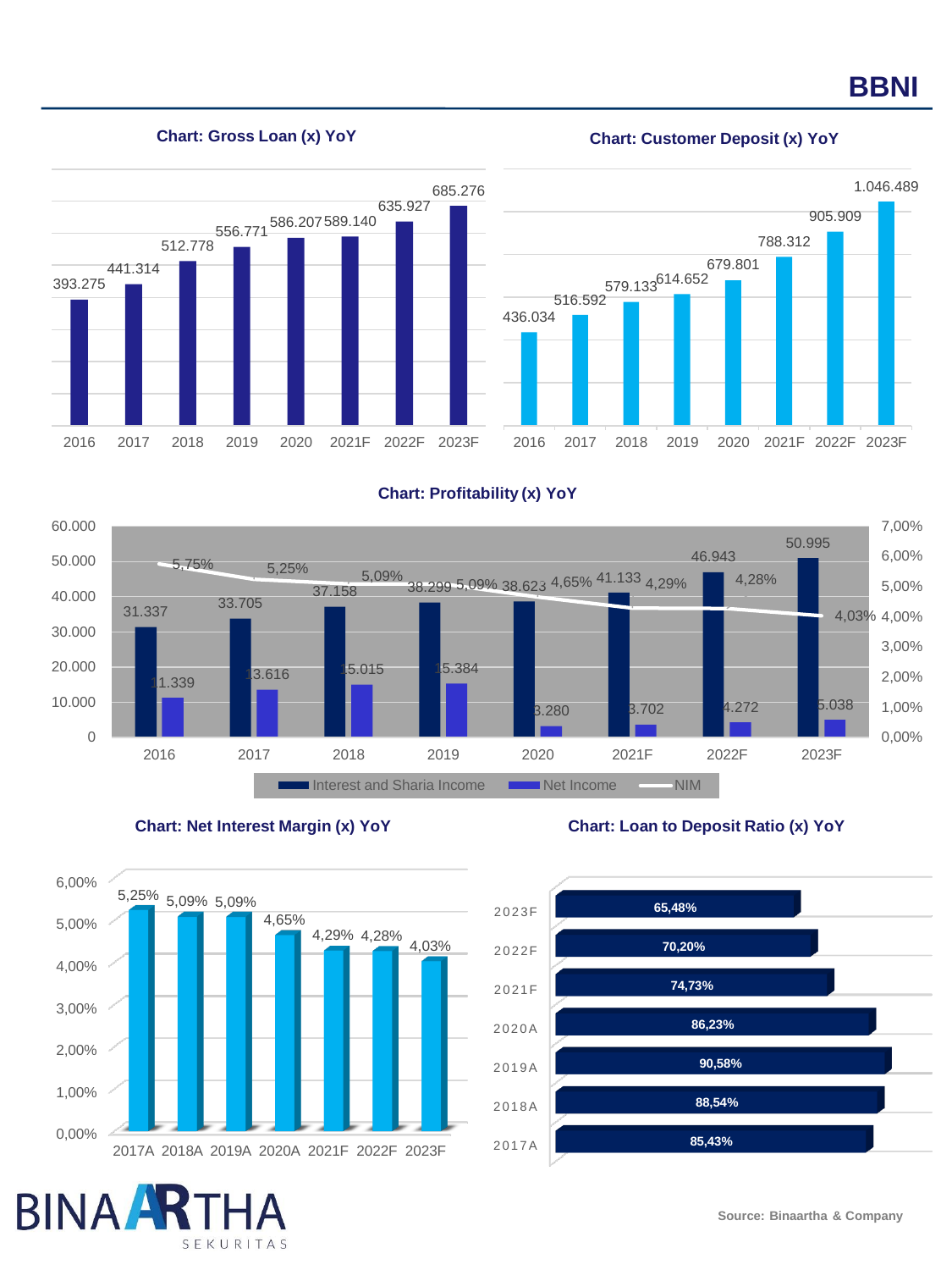#### **Chart: Net Income (x) QoQ**











**BINA** 

SEKURITAS

#### **Chart: CAR (x) QoQ**

**Source: Binaartha & Company**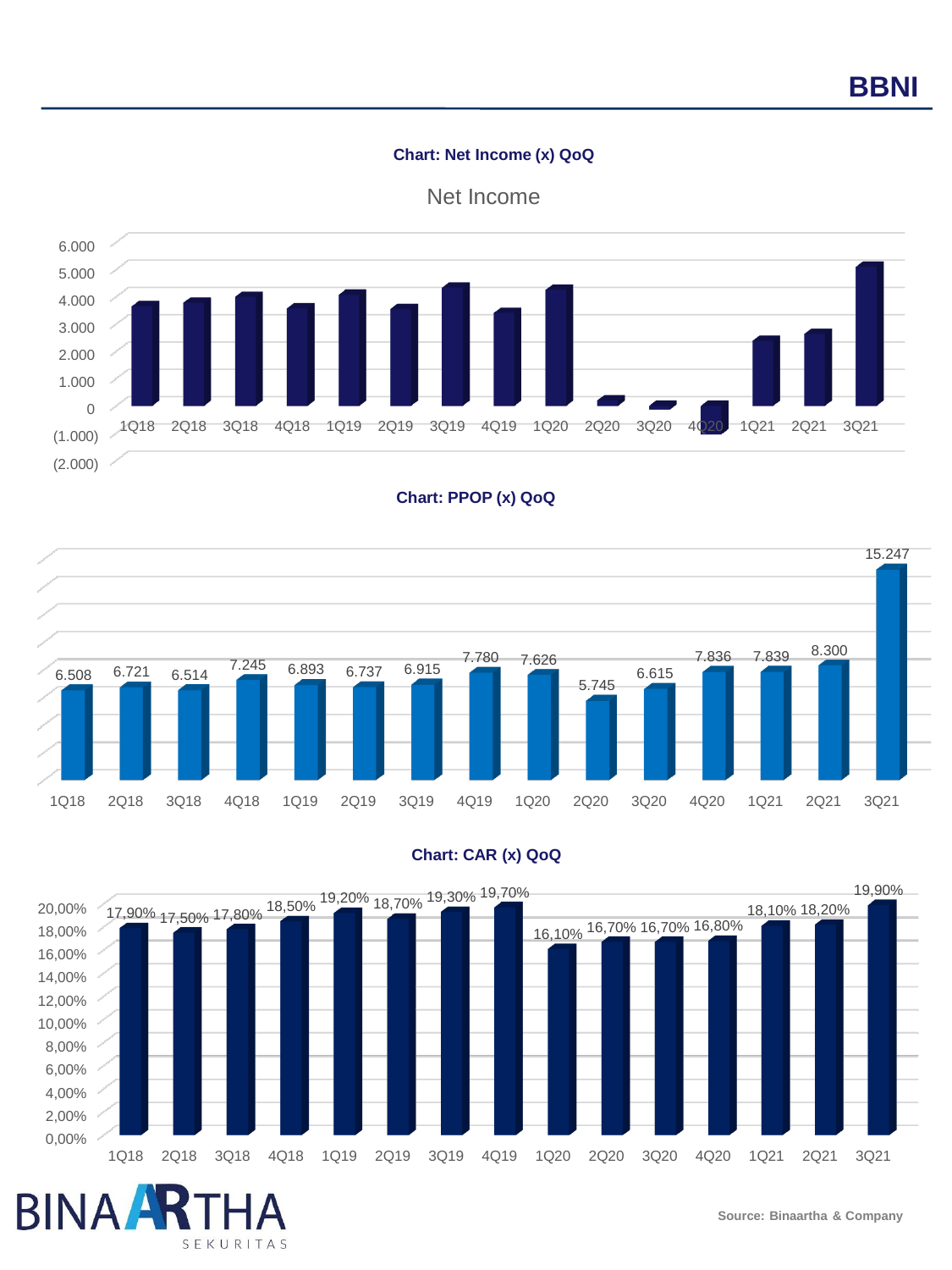### **Balance Sheet (IDR.bn)**

| <b>Balance sheet (Idr bn)</b>                         | 2017A     | 2018A     | 2019A     | 2020A     | 2021F     | 2022F     | 2023F      |
|-------------------------------------------------------|-----------|-----------|-----------|-----------|-----------|-----------|------------|
| Cash and CA with BI                                   | 44.278    | 49.635    | 52.466    | 52.390    | 49.425    | 40.488    | 29.483     |
| Interbank Placement                                   | 28.593    | 39.324    | 47.777    | 61.329    | 81.065    | 106.978   | 134.809    |
| <b>Marketable Securities</b>                          | 36.050    | 32.044    | 27.162    | 29.687    | 49.002    | 58.803    | 73.273     |
| Gross Loan                                            | 441.314   | 512.778   | 556.771   | 586.207   | 589.140   | 635.927   | 685.276    |
| Allowance for Loans                                   | $-14.524$ | $-14.892$ | $-16.909$ | $-44.228$ | $-66.240$ | $-86.618$ | $-112.244$ |
| Loans-net                                             | 426.790   | 497.887   | 539.862   | 541.979   | 522.901   | 549.309   | 573.032    |
| <b>Other Earning Asset</b>                            | 201.244   | 217.385   | 209.943   | 247.192   | 370.402   | 462.089   | 579.017    |
| Non Earning Asset                                     | 37.018    | 43.665    | 43.334    | 49.777    | 56.856    | 64.861    | 74.837     |
| <b>Total Asset</b>                                    | 709.330   | 808.572   | 845.605   | 891.337   | 999.584   | 1.116.746 | 1.256.368  |
| Deposit:                                              |           |           |           |           |           |           |            |
| <b>Current Account</b>                                | 143.184   | 169.298   | 207.047   | 227.487   | 272.984   | 325.343   | 388.510    |
| Saving Account                                        | 182.439   | 206.166   | 202.417   | 236.881   | 269.601   | 306.140   | 348.051    |
| <b>Time Deposits</b><br><b>Other Interest Bearing</b> | 190.969   | 203.669   | 205.189   | 215.433   | 245.727   | 274.426   | 309.928    |
| Liabilities                                           | 38.850    | 58.978    | 39.634    | 43.495    | 46.817    | 50.392    | 54.253     |
| Non Interest Bearing Liabilities                      | 52.985    | 60.087    | 66.315    | 55.169    | 60.877    | 67.175    | 74.137     |
| <b>Total Liabilities</b>                              | 608.427   | 698.198   | 720.601   | 778.465   | 896.006   | 1.023.477 | 1.174.879  |
| <b>Total Shareholder's Equity</b>                     | 100.903   | 110.374   | 125.004   | 112.872   | 103.579   | 93.269    | 81.490     |
| <b>Income Statement (IDR.bn)</b>                      |           |           |           |           |           |           |            |
| <b>Income Statement (Idr bn)</b>                      | 2017A     | 2018A     | 2019A     | 2020A     | 2021F     | 2022F     | 2023F      |
| Interest Income                                       | 55.049    | 60.136    | 64.691    | 61.503    | 64.510    | 73.815    | 79.787     |
| <b>Interest Expense</b>                               | $-21.344$ | $-22.978$ | $-26.391$ | $-22.880$ | $-23.376$ | $-26.871$ | $-28.792$  |
| <b>Net Interest Income</b>                            | 33.705    | 37.158    | 38.299    | 38.623    | 41.133    | 46.943    | 50.995     |
| Net Operating Income                                  | 11.507    | 11.613    | 13.712    | 13.413    | 11.515    | 12.078    | 14.539     |
| <b>Operating Expense</b>                              | $-20.863$ | $-21.783$ | $-23.687$ | $-24.214$ | $-22.424$ | $-24.937$ | $-29.129$  |
| <b>PPOP</b>                                           | 24.349    | 26.988    | 28.325    | 27.822    | 30.224    | 34.085    | 36.405     |
| <b>Provision Expense</b>                              | $-7.126$  | $-7.388$  | $-8.838$  | $-22.590$ | $-24.885$ | $-27.643$ | $-29.021$  |
| <b>Operating Profit</b>                               | 17.223    | 19.599    | 19.487    | 5.231     | 5.340     | 6.442     | 7.384      |
| Profit Before Tax                                     | 17.165    | 19.821    | 19.369    | 5.112     | 5.219     | 6.320     | 7.261      |
| <b>Tax Expense</b>                                    | $-3.395$  | $-4.729$  | $-3.861$  | $-1.791$  | $-1.434$  | $-1.975$  | $-2.132$   |
| <b>Net Profit</b>                                     | 13.616    | 15.015    | 15.384    | 3.280     | 3.702     | 4.272     | 5.038      |
| <b>EPS (Rp/Share)</b>                                 | 730,2     | 805,2     | 825,0     | 176,1     | 198,7     | 229,3     | 270,4      |

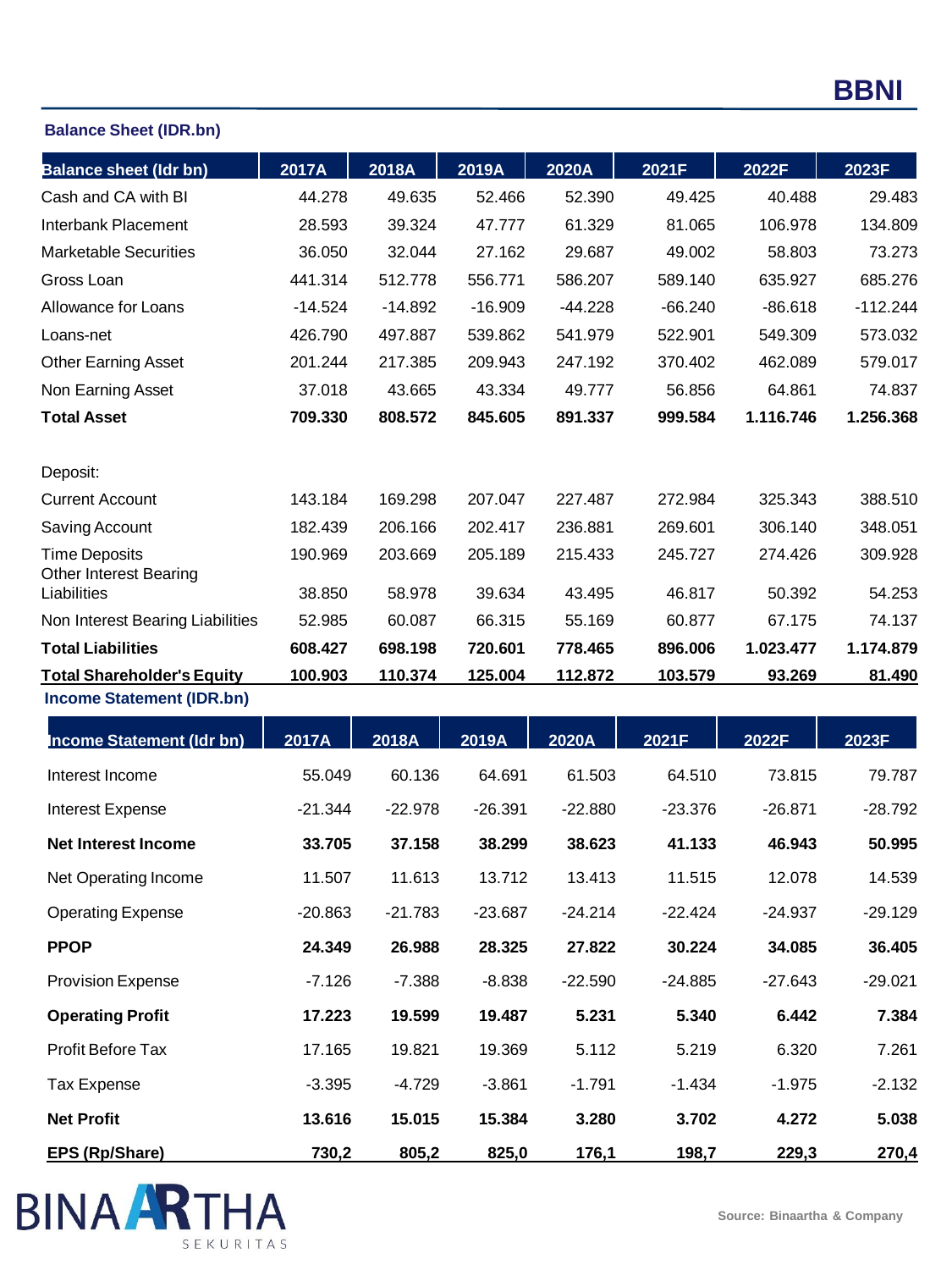| <b>Ratio Highlights</b>               |         |         |         |           |          |          |          |
|---------------------------------------|---------|---------|---------|-----------|----------|----------|----------|
| <b>Ratio Analysis</b>                 | 2017A   | 2018A   | 2019A   | 2020A     | 2021F    | 2022F    | 2023F    |
| <b>Profitability &amp; Efficiency</b> |         |         |         |           |          |          |          |
| <b>NIM</b>                            | 5,25%   | 5,09%   | 5,09%   | 4,65%     | 4,29%    | 4,28%    | 4,03%    |
| Cost-to-Income Ratio                  | 46,15%  | 44,66%  | 45,54%  | 46,53%    | 42,59%   | 42,25%   | 44,45%   |
| <b>ROE</b>                            | 13,81%  | 13,89%  | 12,56%  | 2,98%     | 3,67%    | 4,72%    | 6,39%    |
| <b>ROA</b>                            | 1,92%   | 1,86%   | 1,82%   | 0,37%     | 0,37%    | 0,38%    | 0,40%    |
| <b>ROAE</b>                           |         | 13,85%  | 13,23%  | 7,77%     | 3,32%    | 4,19%    | 5,55%    |
| <b>BOPO</b>                           | 52,71%  | 52,09%  | 52,60%  | 32,71%    | 27,51%   | 28,13%   | 30,64%   |
| <b>Cost of Credit</b>                 | 1,61%   | 1,44%   | 1,59%   | 3,85%     | $-4,22%$ | $-4,35%$ | $-4,23%$ |
| <b>Liquidity</b>                      |         |         |         |           |          |          |          |
| <b>LDR</b>                            | 85,43%  | 88,54%  | 90,58%  | 86,23%    | 74,73%   | 70,20%   | 65,48%   |
| <b>CASA</b>                           | 63,03%  | 64,83%  | 66,62%  | 68,31%    | 68,83%   | 69,71%   | 70,38%   |
| <b>Asset Quality</b>                  |         |         |         |           |          |          |          |
| <b>Gross NPL</b>                      | 2,26%   | 1,89%   | 2,25%   | 4,26%     | 4,20%    | 3,10%    | 3,24%    |
| <b>Provision Coverage</b>             | 148,00% | 152,90% | 133,50% | 182,40%   | 156,27%  | 157,39%  | 165,35%  |
| <b>Capital</b>                        |         |         |         |           |          |          |          |
| CAR                                   | 19,40%  | 18,50%  | 18,50%  | 16,80%    | 17,93%   | 17,74%   | 17,49%   |
| Growth                                |         |         |         |           |          |          |          |
| Loan Growth                           | 11,96%  | 15,90%  | 8,12%   | 5,58%     | 6,81%    | 7,94%    | 7,76%    |
| Deposit Growth                        | 18,48%  | 12,11%  | 6,13%   | 10,60%    | 15,96%   | 14,92%   | 15,52%   |
| Net Income Growth                     | 20,09%  | 10,27%  | 2,46%   | $-78,68%$ | 12,84%   | 15,42%   | 17,93%   |

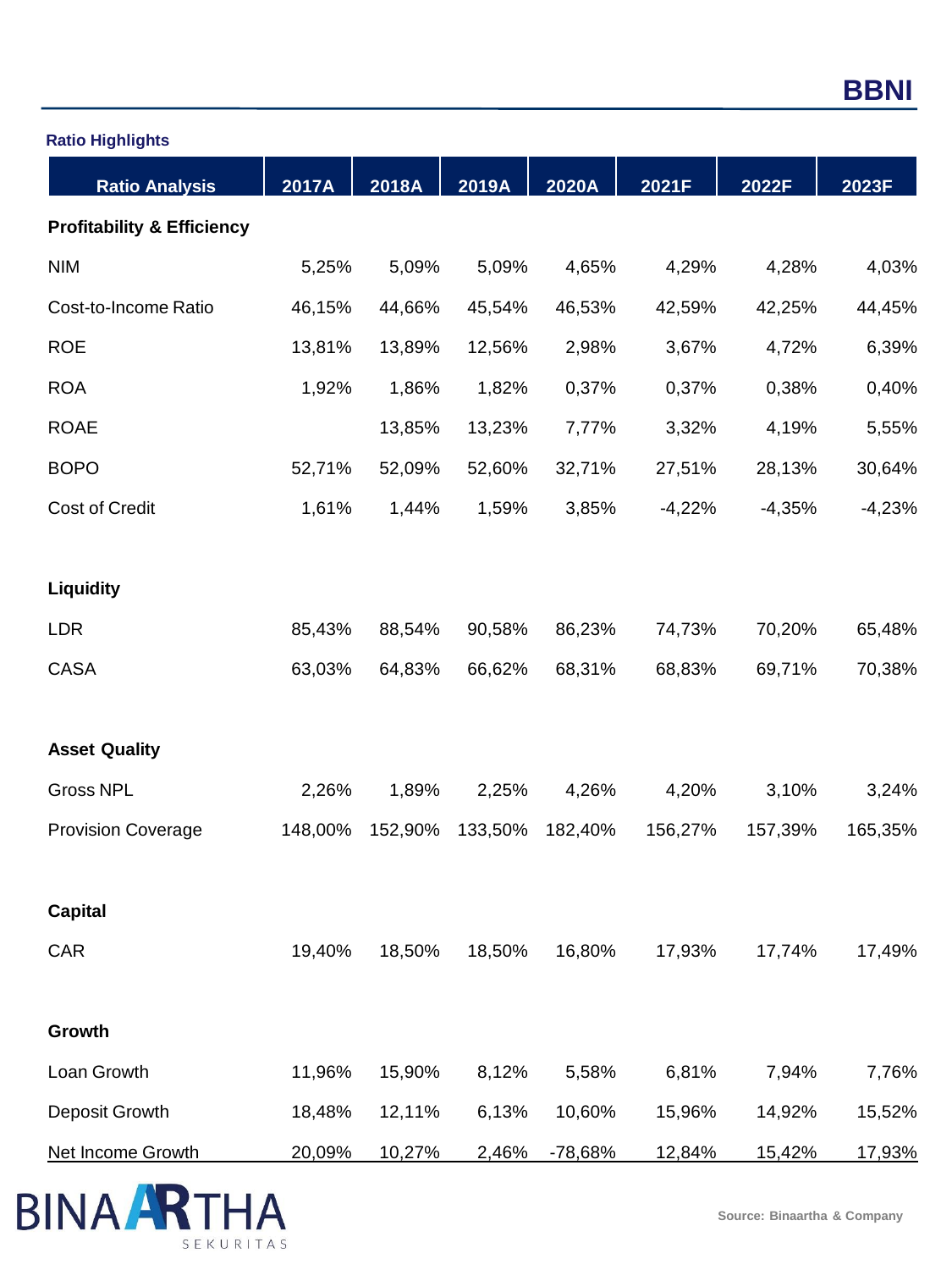#### **QoQ Result**

| <b>Balance Sheet</b>      | <b>3Q20</b> | <b>2Q21</b> | <b>3Q21</b> | %QoQ     | %YoY      |
|---------------------------|-------------|-------------|-------------|----------|-----------|
| Loan                      | 582.386     | 569.735     | 570.643     | 0,16%    | $-2,02%$  |
| Loan Loss Reserves        | $-41.702$   | -48.389     | $-49.365$   | 2,02%    | 18,38%    |
| <b>NPL</b>                | 18.404      | 22.400      | 21.700      | $-3,13%$ | 17,91%    |
| Deposit                   |             |             |             |          |           |
| Demand                    | 238.030     | 240.854     | 252.834     | 4,97%    | 6,22%     |
| Savings                   | 223.190     | 209.175     | 212.899     | 1,78%    | $-4,61%$  |
| <b>Time Deposit</b>       | 244.186     | 196.545     | 202.821     | 3,19%    | $-16,94%$ |
| <b>Total Asset</b>        | 916.954     | 875.138     | 919.448     | 5,06%    | 0,27%     |
| <b>Shareholder Equity</b> | 110.407     | 116.377     | 119.579     | 2,75%    | 8,31%     |

| <b>Income Statement</b>    | <b>3Q20</b> | <b>2Q21</b> | 3Q21   | %QoQ    | %YoY      |
|----------------------------|-------------|-------------|--------|---------|-----------|
| Interest Income            | 14.567      | 13.831      | 29.217 | 111,24% | 100,58%   |
| Interest Expense           | 5.849       | 4.045       | 7.747  | 91,51%  | 32,45%    |
| <b>Net Interest Income</b> | 8.717       | 9.786       | 21.470 | 119,40% | 146,30%   |
| Net Operating Income       | 4.029       | 4.572       | 5.676  | 24,15%  | 40,87%    |
| <b>Operating Expense</b>   | 6.132       | 6.058       | 11.899 | 96.40%  | 94,05%    |
| <b>PPOP</b>                | 6.615       | 8.300       | 15.247 | 83,71%  | 130,51%   |
| <b>Provision Expense</b>   | 6.510       | 4.974       | 8.823  | 77,39%  | 35,54%    |
| <b>Operating Profit</b>    | 105         | 3.326       | 6.424  | 93,18%  | 6023,04%  |
| <b>Profit Before Tax</b>   | 94          | 3.281       | 6.356  | 93,70%  | 6694,99%  |
| Tax Expense                | 207         | 637         | 1.227  | 92,56%  | 493,20%   |
| <b>Net Profit</b>          | $-113$      | 2.644       | 5.129  | 93,98%  | -4625,90% |

| <b>Ratio</b>                          | <b>3Q20</b> | <b>2Q21</b> | 3Q21    | QoQ     | YoY     |
|---------------------------------------|-------------|-------------|---------|---------|---------|
| <b>Profitability &amp; Efficiency</b> |             |             |         |         |         |
| <b>NIM</b>                            | 4,30%       | 4,80%       | 4,80%   |         | 0,50    |
| Cost of Funds                         | 2,73%       | 1,64%       | 1,54%   | (0, 10) | (1, 19) |
| Cost-to-Income Ratio                  | 44,20%      | 40,80%      | 42,10%  | 1,30    | (2, 10) |
| <b>ROE</b>                            | 5,40%       | 10,40%      | 10,30%  | (0, 10) | 4,90    |
| <b>ROA</b>                            | 0,90%       | 1,50%       | 1,50%   |         | 0,60    |
| Liquidity                             |             |             |         |         |         |
| LDR.                                  | 83,10%      | 87,80%      | 85,10%  | (2,70)  | 2,00    |
| <b>CASA</b>                           | 65,40%      | 69,60%      | 69,70%  | 0,10    | 4,30    |
| <b>Asset Quality</b>                  |             |             |         |         |         |
| Gross NPL (Bank only)                 | 3,60%       | 3,90%       | 3,80%   | (0, 10) | 0,20    |
| Coverage Ratio                        | 206,90%     | 215,30%     | 226,80% | 11,50   | 19,90   |
| <b>Capiital</b>                       |             |             |         |         |         |
| <b>CAR</b>                            | 16,70%      | 18,20%      | 19,90%  | 1,70    | 3,20    |